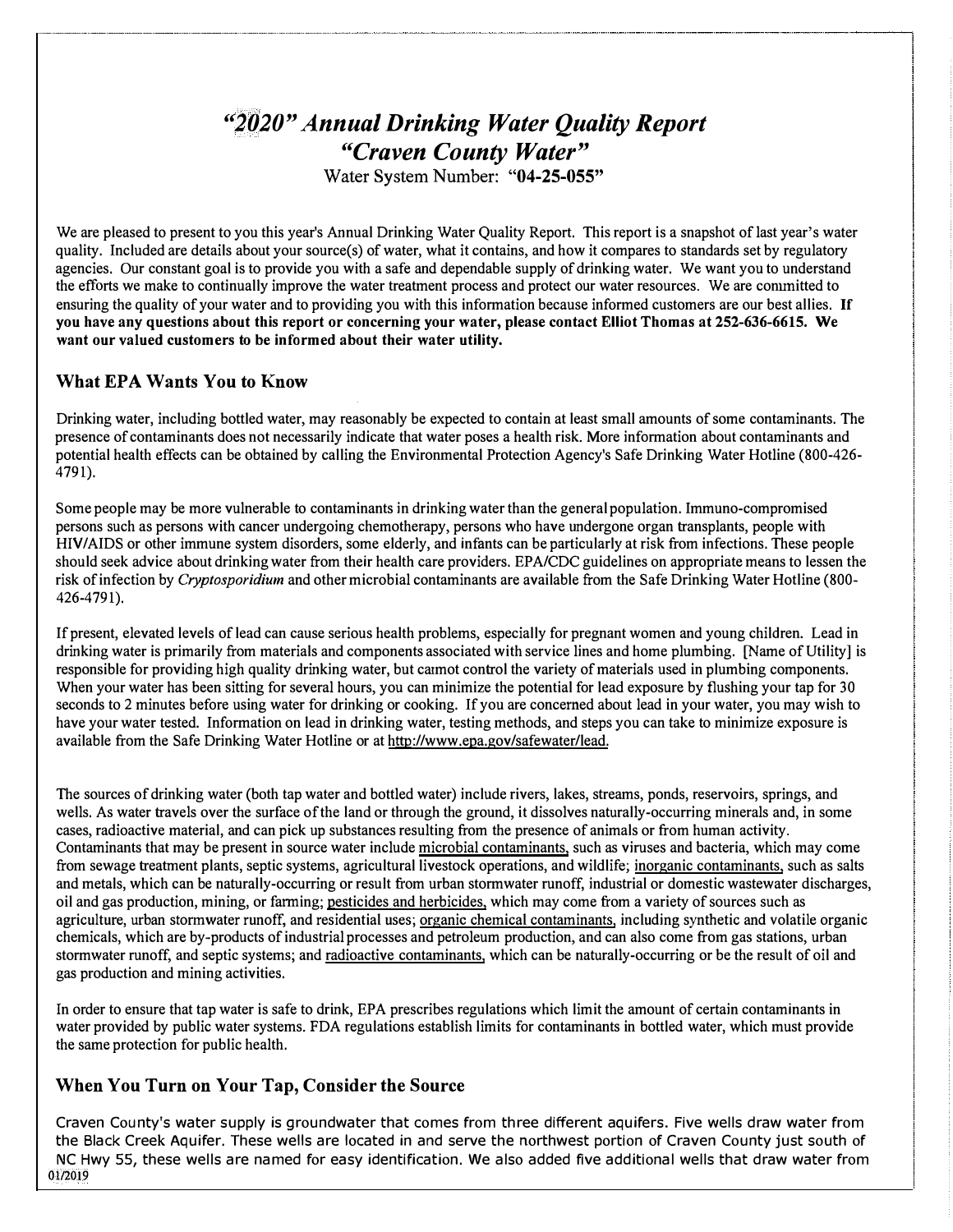the Pee Dee Aquifer. Each well is equipped with a pump to bring water into a well house where chlorine is added before the water goes into the main lines and smaller pipes that make up the distribution system. On October 10, 2017, we began servicing Townships 5, 6, and 7 with a new Nano-filtration Water Treatment Plant; this plant draws water from the Lower Castle Hayne Aquifer. The water plant and eight wells are located in and around Carolina Pines and Stately Pines.

# **Source Water Assessment Program (SWAP) Results**

**The North Carolina Department of Environmental Quality (DEQ), Public Water Supply (PWS) Section, Source Water Assessment Program (SWAP) conducted assessments for all drinking water sources across North Carolina. The purpose of the assessments was to determine the susceptibility of each drinking water source (well or surface water intake) to Potential Contaminant Sources (PCSs). The results of the assessment are available in SW AP Assessment Reports that include maps, background information and a relative susceptibility rating of Higher, Moderate or Lower.** 

**The relative susceptibility rating of each source for Craven County Water was determined by combining the contaminant rating (number and location of PCSs within the assessment area) and the inherent vulnerability rating (i.e., characteristics or existing conditions of the well or watershed and its delineated assessment area). The assessment fmdings are summarized in the table below:** 

| <b>Source Name</b>       | <b>Inherent Vulnerability</b> | Contaminant | <b>Susceptibility</b> | <b>SWAP Report</b> |  |
|--------------------------|-------------------------------|-------------|-----------------------|--------------------|--|
|                          | Rating                        | Rating      | Rating                | Date               |  |
| <b>BRYAN WELL</b>        | Lower                         | Lower       | Lower                 | 9/10/2020          |  |
| <b>BRYAN WELL A</b>      | Lower                         | Lower       | Lower                 | 9/10/2020          |  |
| <b>DAVIS WELL</b>        | Lower                         | Lower       | Lower                 | 9/10/2020          |  |
| <b>DAVIS WELL A</b>      | Lower                         | Lower       | Lower                 | 9/10/2020          |  |
| <b>DOVER - FORT</b>      | Higher                        | Lower       | Moderate              | 9/10/2020          |  |
| <b>BARNWELL A</b>        |                               |             |                       |                    |  |
| DOVER-FORT               | Lower                         | Lower       | Lower                 | 9/10/2020          |  |
| <b>BARNWELL</b>          |                               |             |                       |                    |  |
| <b>FLANNERS BEACH #2</b> | Lower                         | Lower       | Lower                 | 9/10/2020          |  |
| <b>FLANNERS BEACH #3</b> | Lower                         | Lower       | Lower                 | 9/10/2020          |  |
| <b>FLANNERS BEACH #4</b> | Lower                         | Lower       | Lower                 | 9/10/2020          |  |
| <b>FLANNERS BEACH #5</b> | Lower                         | Lower       | Lower                 | 9/10/2020          |  |
| LEWIS FARM #1            | Lower                         | Lower       | Lower                 | 9/10/2020          |  |
| PLANT SITE WELL #1       | Lower                         | Lower       | Lower                 | 9/10/2020          |  |
| <b>STATELY PINES #2</b>  | Lower                         | Lower       | Lower                 | 9/10/2020          |  |
| <b>STATELY PINES #3</b>  | Lower                         | Lower       | Lower                 | 9/10/2020          |  |
| WELL #5                  | Lower                         | Lower       | Lower                 | 9/10/2020          |  |
| WELL #5 A                | Lower                         | Lower       | Lower                 | 9/10/2020          |  |
| WINTERGREEN WELL         | Lower                         | Lower       | Lower                 | 9/10/2020          |  |
| WINTERGREEN WELL A       | Lower                         | Lower       | Lower                 | 9/10/2020          |  |

### **Susceptibility of Sources to Potential Contaminant Sources (PCSs)**

**The complete SW AP Assessment report for [SYSTEM NAME] may be viewed on the Web at:** 

https://www.ncwater.org/?page=600 Note that because SWAP results and reports are periodically updated by the PWS Section, the **results available on this web site may differ from the results that were available at the time this CCR was prepared. If you are unable to access your SW AP report on the web, you may mail a written request for a printed copy to: Source Water Assessment Program-Report Request, 1634 Mail Service Center, Raleigh, NC 27699-1634, or email requests to swap@ncdenr.gov. Please**  indicate your system name, number, and provide your name, mailing address and phone number. If you have any questions about **the SWAP report please contact the Source Water Assessment staff by phone at 919-707-9098.** 

**It is important to understand that a susceptibility rating of"higher" does not imply poor water quality, only the system's potential to become contaminated by PCSs in the assessment area.**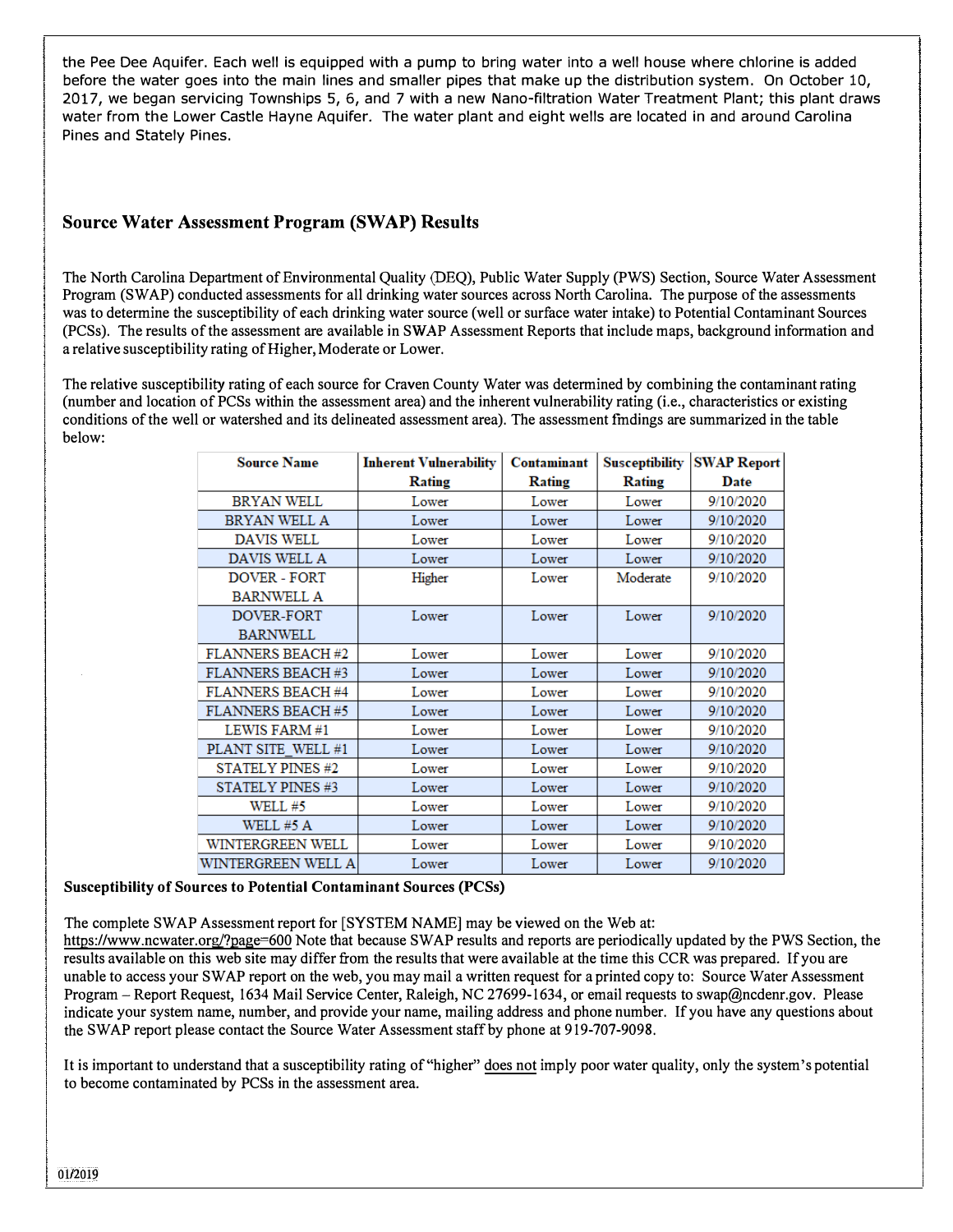**During 2019 Craven County Water did not receive any violations.**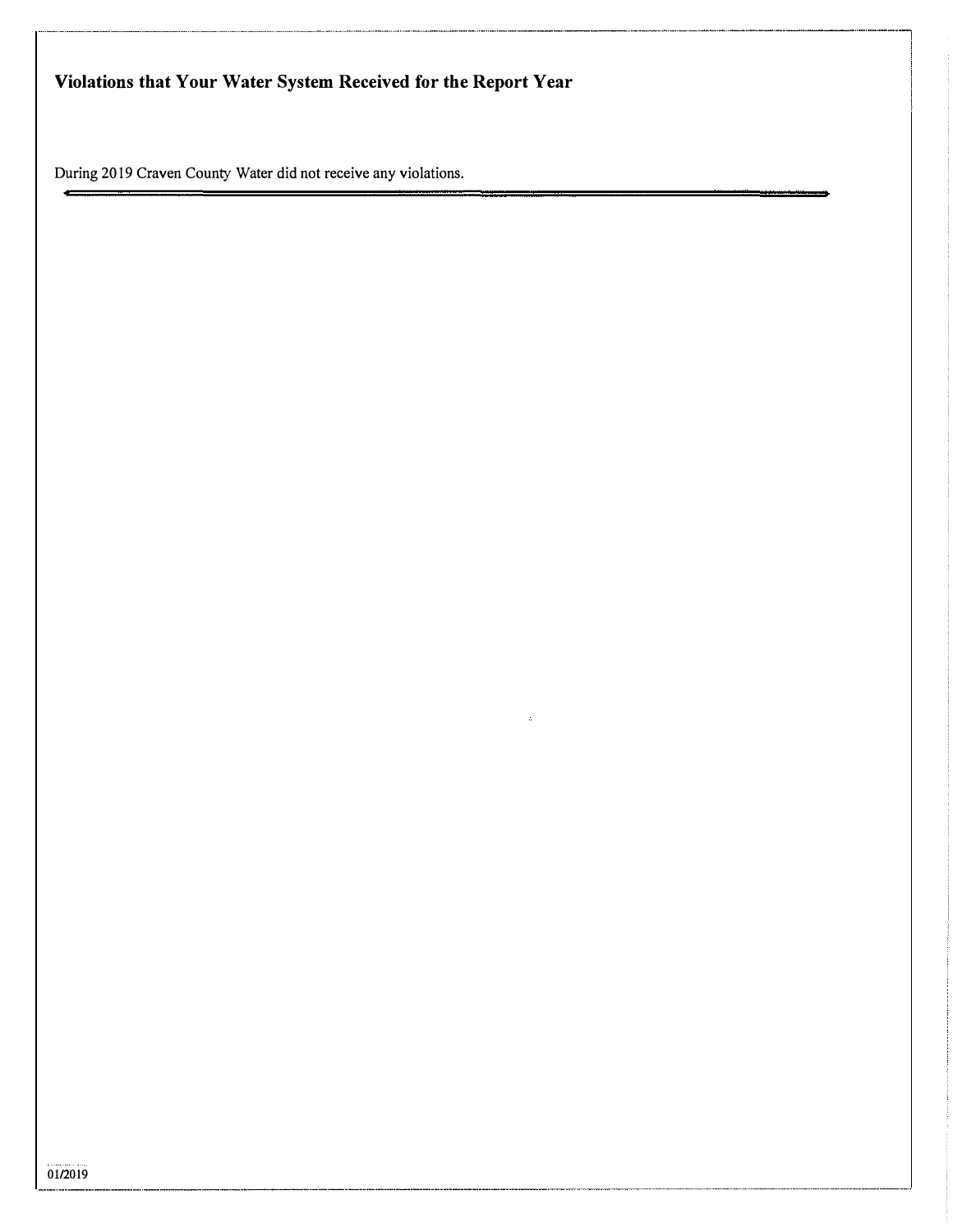## **Water Quality Data Tables of Detected Contaminants**

**We routinely monitor for over 150 contaminants in your drinking water according to Federal and State laws. The tables below list all the drinking water contaminants that we detected in the last round of sampling for each particular contaminant group. The presence of contaminants does not necessarily indicate that water poses a health risk.** *Unless otherwise noted, the data presented in this table is from testing done January 1 through December 31, (2016).* **The EPA and the State allow us to monitor for certain contaminants less than once per year because the concentrations of these contaminants are not expected to vary significantly from year to year. Some of the data, though representative of the water quality, is more than one year old.** 

### **Important Drinking Water Definitions:**

*Not-Applicable (NIA)* **-Information not applicable/not required for that particular water system or for that particular rule.** 

*Non-Detects (ND)* - Laboratory analysis indicates that the contaminant is not present at the level of detection set for the particular **methodology used.** 

*Parts per million (ppm) or Milligrams per liter (mg/L)*  $\cdot$  One part per million corresponds to one minute in two years or a single **penny in \$10,000.** 

*Parts per billion (ppb) or Micrograms per liter (ug/L)* - One part per billion corresponds to one minute in 2,000 years, or a single **penny in \$10,000,000.** 

*Parts per trillion (ppt) or Nanograms per liter (nanograms/L)* - One part per trillion corresponds to one minute in 2,000,000 **years, or a single penny in \$1 o,ooo,000,000.** 

*Parts per quadrillion (ppq) or Picograms per liter (picograms/L)* - One part per quadrillion corresponds to one minute in **2,000,000,000 years or one penny in \$10,000,000,000,000.** 

*Picocuries per liter (pCi/L)* **- Picocuries per liter is a measure of the radioactivity in water.** 

*Million Fibers per Liter (MFL)* **-** Million fibers per liter is a measure of the presence of asbestos fibers that are longer than 10 **micrometers.** 

*Action Level (AL)* - The concentration of a contaminant which, if exceeded, triggers treatment or other requirements which a water **system must follow.** 

*Treatment Technique (TT) - A required process intended to reduce the level of a contaminant in drinking water.* 

*Maximum Residual Disinfection Level (MRDL)* – The highest level of a disinfectant allowed in drinking water. There is **convincing evidence that addition of a disinfectant is necessary for control of microbial contaminants.** 

*Maximum Residual Disinfection Level Goal (MRDLG)* – The level of a drinking water disinfectant below which there is no **known or expected risk to health. MRDLGs do not reflect the benefits of the use of disinfectants to control microbial contaminants.** 

*Locational Running Annual Average (LRAA)* – The average of sample analytical results for samples taken at a particular **monitoring location during the previous four calendar quarters under the Stage 2 Disinfectants and Disinfection Byproducts Rule.** 

**Level 1 Assessment -** A Level 1 assessment is a study of the water system to identify potential problems and determine (if possible) *why total coliform bacteria have been found in our water system.* 

**Level 2 Assessment - A** Level 2 assessment is a very detailed study of the water system to identify potential problems and *determine (if possible) why an E. coli MCL violation has occurred and/or why total coliform bacteria have been found in our water system on multiple occasions.*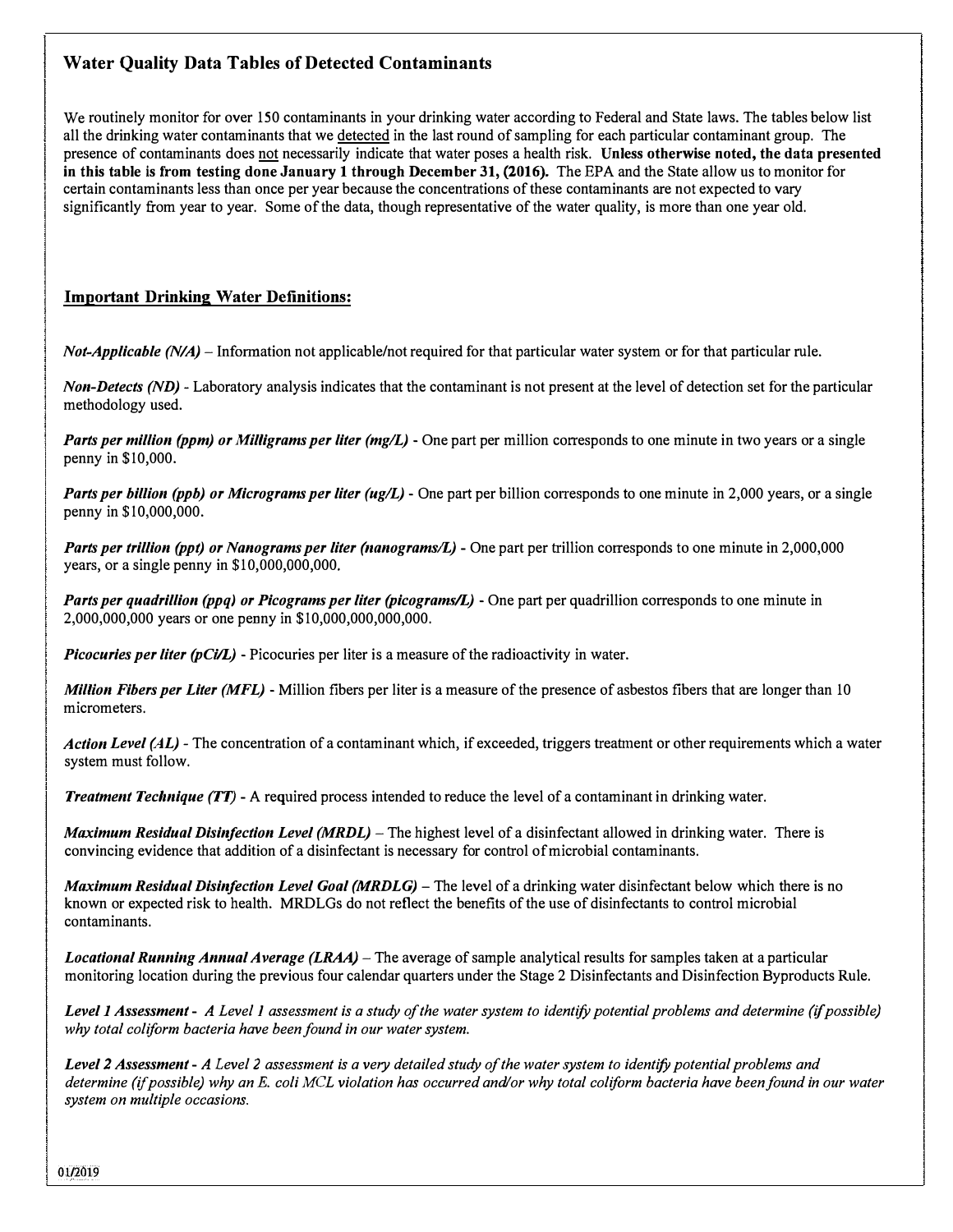*Maximum Contaminant Level (MCL)* - The highest level of a contaminant that is allowed in drinking water. MCLs are set as **close to the MCLGs as feasible using the best available treatment technology.** 

*Maximum Contaminant Level Goal (MCLG)* - The level of a contaminant in drinking water below which there is no known or **expected risk to health. MCLGs allow for a margin of safety.** 

# **Tables of Detected Contaminants**

### **In or2:anic Contaminants**

| Contaminant (units) | Sample<br>Date | MCL<br>Violation<br>Y/N | Your<br>Water | Range<br>High<br>Low | MCLG | <b>MCL</b> | Likely Source of Contamination                                                                                                  |
|---------------------|----------------|-------------------------|---------------|----------------------|------|------------|---------------------------------------------------------------------------------------------------------------------------------|
| Fluoride (ppm)      | 09/23/20       | NO                      | 1.03          | $0.0 - 1.7$          |      |            | Erosion of natural deposits; water additive<br>which promotes strong teeth; discharge<br>from fertilizer and aluminum factories |

### **Unregulated Inorganic Contaminants**

| Contaminant (units) | Sample<br>Date | Your<br>Water<br>(average) | Range<br>High<br>.0W  |  |
|---------------------|----------------|----------------------------|-----------------------|--|
| Sodium ppm          | 2020           | 100.357                    | $11.152 -$<br>148.510 |  |

### **Lead and Copper Contaminants**

| Contaminant (units)                           | Sample<br>Date | Number of<br>Your<br>sites found<br>Water<br>above the AL |  | MCLG | AL       | Likely Source of Contamination                                          |  |
|-----------------------------------------------|----------------|-----------------------------------------------------------|--|------|----------|-------------------------------------------------------------------------|--|
| Copper (ppm)<br>(90 <sup>th</sup> percentile) | 2018           | 0.111                                                     |  | 1.3  | $AL=1.3$ | Corrosion of household plumbing<br>systems; erosion of natural deposits |  |
| Lead (ppb)<br>(90 <sup>th</sup> percentile)   | 2018           |                                                           |  |      | $AL=15$  | Corrosion of household plumbing<br>systems; erosion of natural deposits |  |

#### **Radiological Contaminants**

| __________________________<br>Contaminant (units) | Sample<br>Date | <b>MCL</b><br>Violati<br>0n<br>Y/N | Your<br>Water | Range<br>High<br>Low | MCLG | <b>MCL</b> | Likely Source of Contamination |
|---------------------------------------------------|----------------|------------------------------------|---------------|----------------------|------|------------|--------------------------------|
| Alpha emitters $(pCi/L)$                          | 2018/2019      | NO                                 | 4.533         | $0 - 14.8$           | 15   |            | Erosion of natural deposits    |
| Combined radium $(pCi/L)$                         | 2018/2019      | NO                                 | 0.55          | $0 - 1.7$            |      |            | Erosion of natural deposits    |

**\* Note: The MCL for beta/photon emitters is 4 mrem/year. EPA considers 50 pCi/L to be the level of concern for beta particles.**